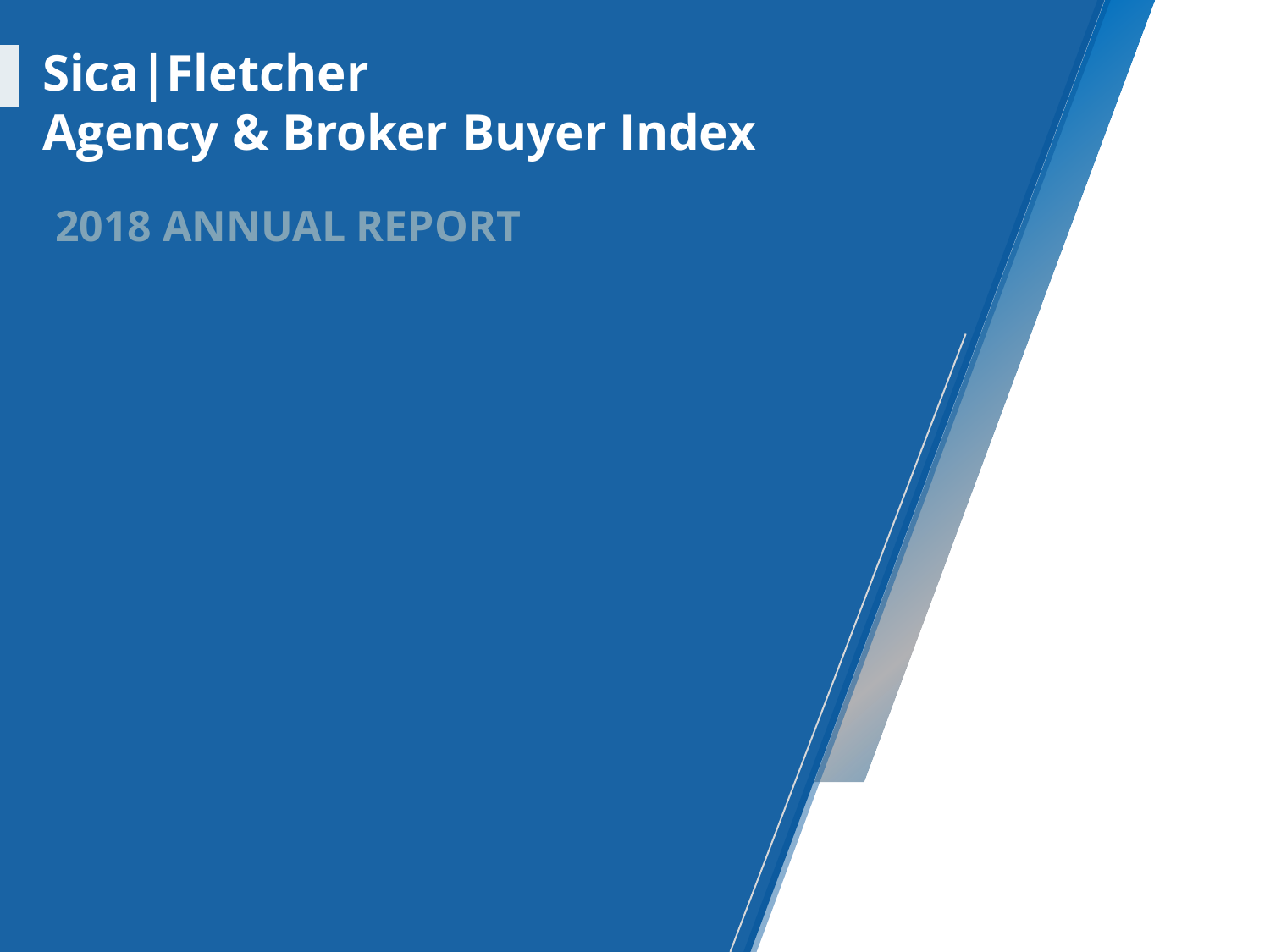## **SICA FLETCHER**

2018 Annual Report – Sica Fletcher Agency & Broker Buyer Index



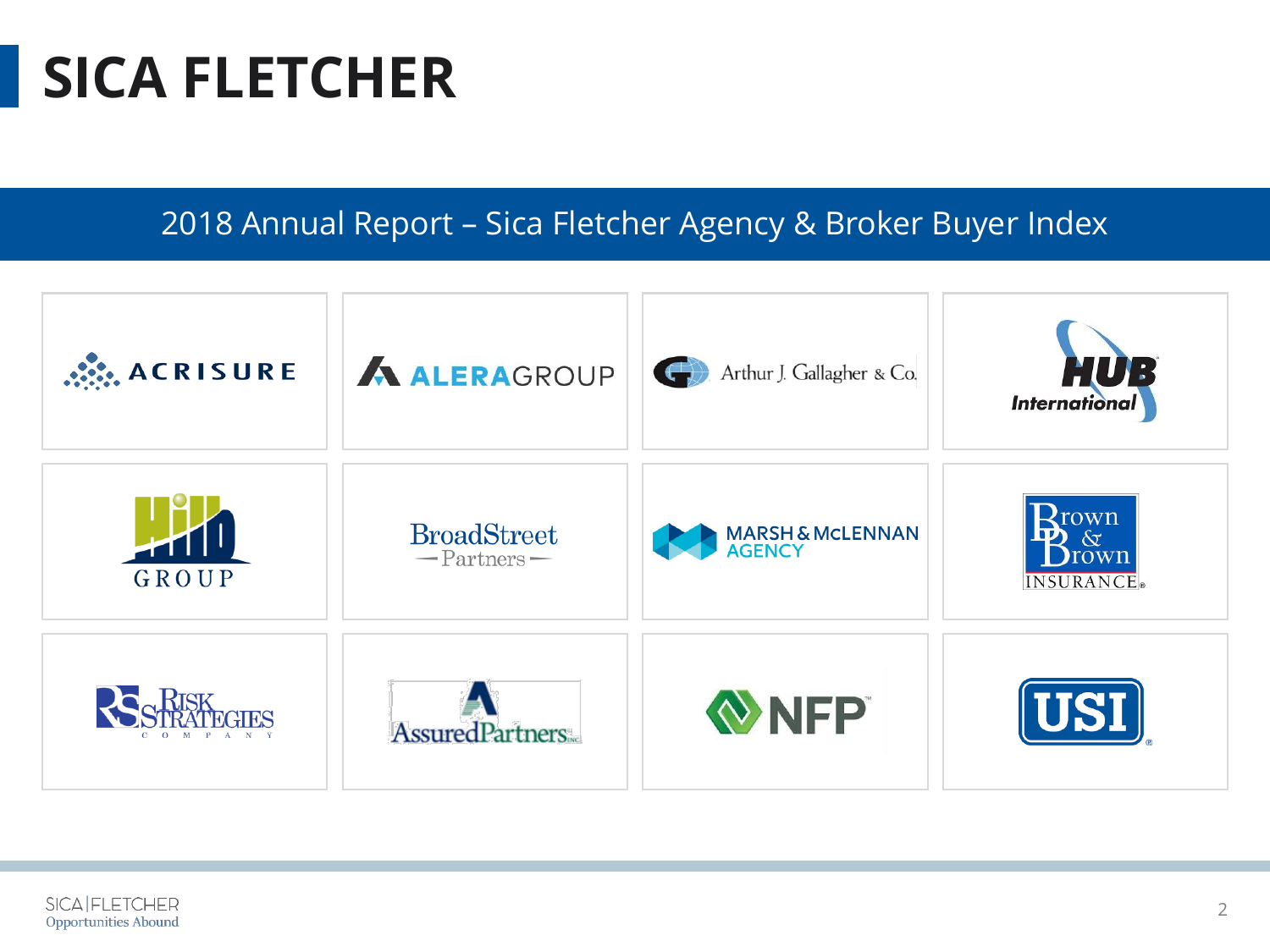### 2018 Annual Report

The Sica | Fletcher Buyers Index tracks twelve of whom we believe to be the most prolific agent and broker acquirers in the industry.

In addition to tracking the number of deals by Index member, we are able to provide aggregate revenue acquired by our group.



#### In 2018, SF Index Members acquired 415 Agents/Brokers, a 22% increase over 2017.

| 415                                                        | $\mathbb{R}^2$ ACRISURE          | <b>ALERAGROUP</b>                  | Arthur J. Gallagher & Co. | AssuredPartners | <b>BroadStreet</b><br>$-$ Partners $-$ | $\bigoplus_{\alpha}^{\text{rown}}$<br>Drown<br><b>INSURANCE</b> ® |
|------------------------------------------------------------|----------------------------------|------------------------------------|---------------------------|-----------------|----------------------------------------|-------------------------------------------------------------------|
| $#$ of agencies<br>acquired by SF index<br>members in 2018 | $\mathcal{H}^{\dagger}$<br>GROUP | <b>HUB</b><br><b>International</b> | MARSH& MCLENNAN           | NFP             | RISK                                   | USI.                                                              |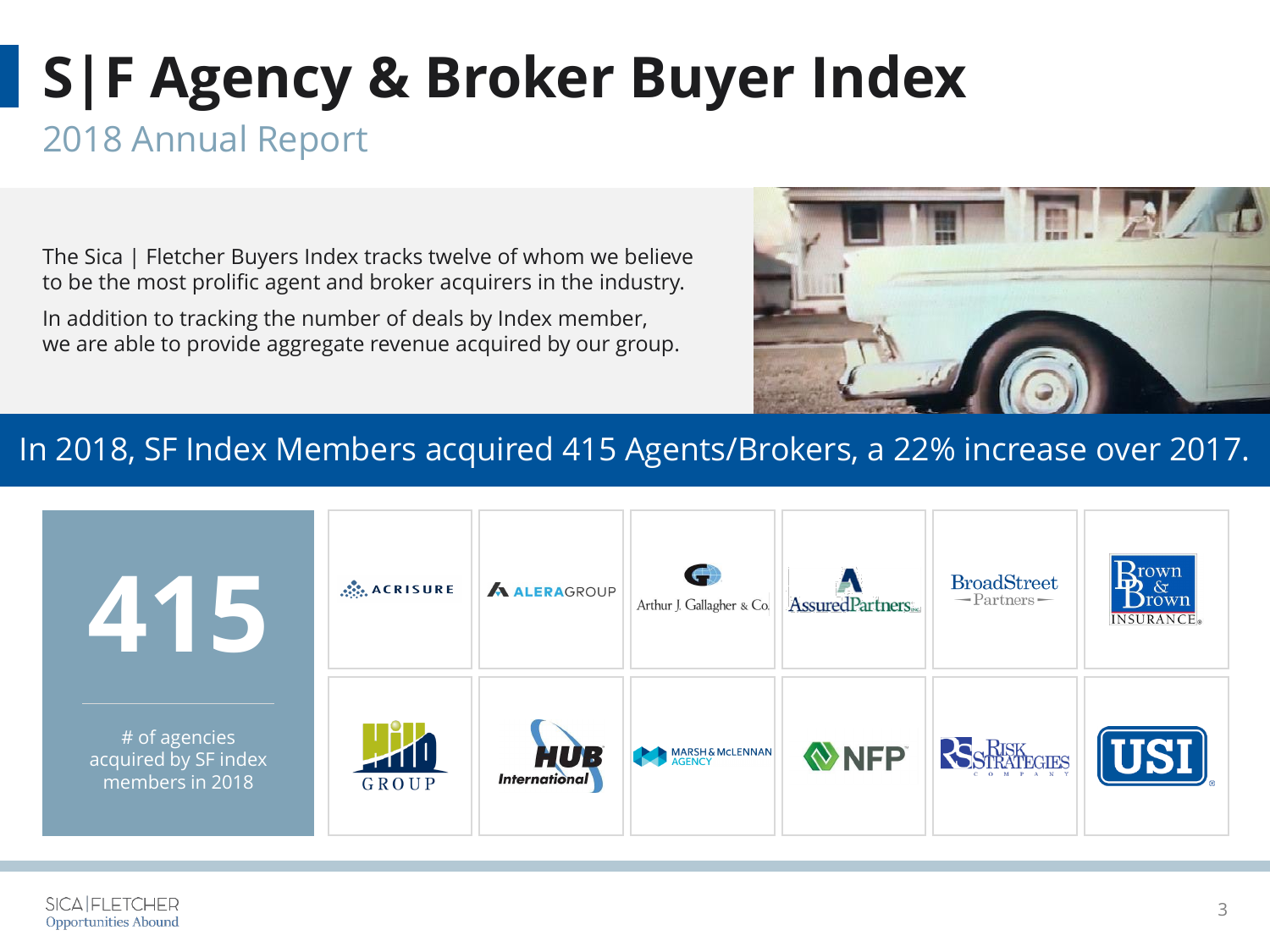2018 Annual Report

# **\$1.98 Billion**

**Total revenue acquired by SF Index – 2018**

In 2018, SF Index members acquired nearly \$2 billion of agency and broker revenue, which is consistent with 2017.

# **\$4.76 Million**

**Average revenue of agency acquired**

The average revenue per agency acquired in 2018 by the SF Index was \$4.8 million.

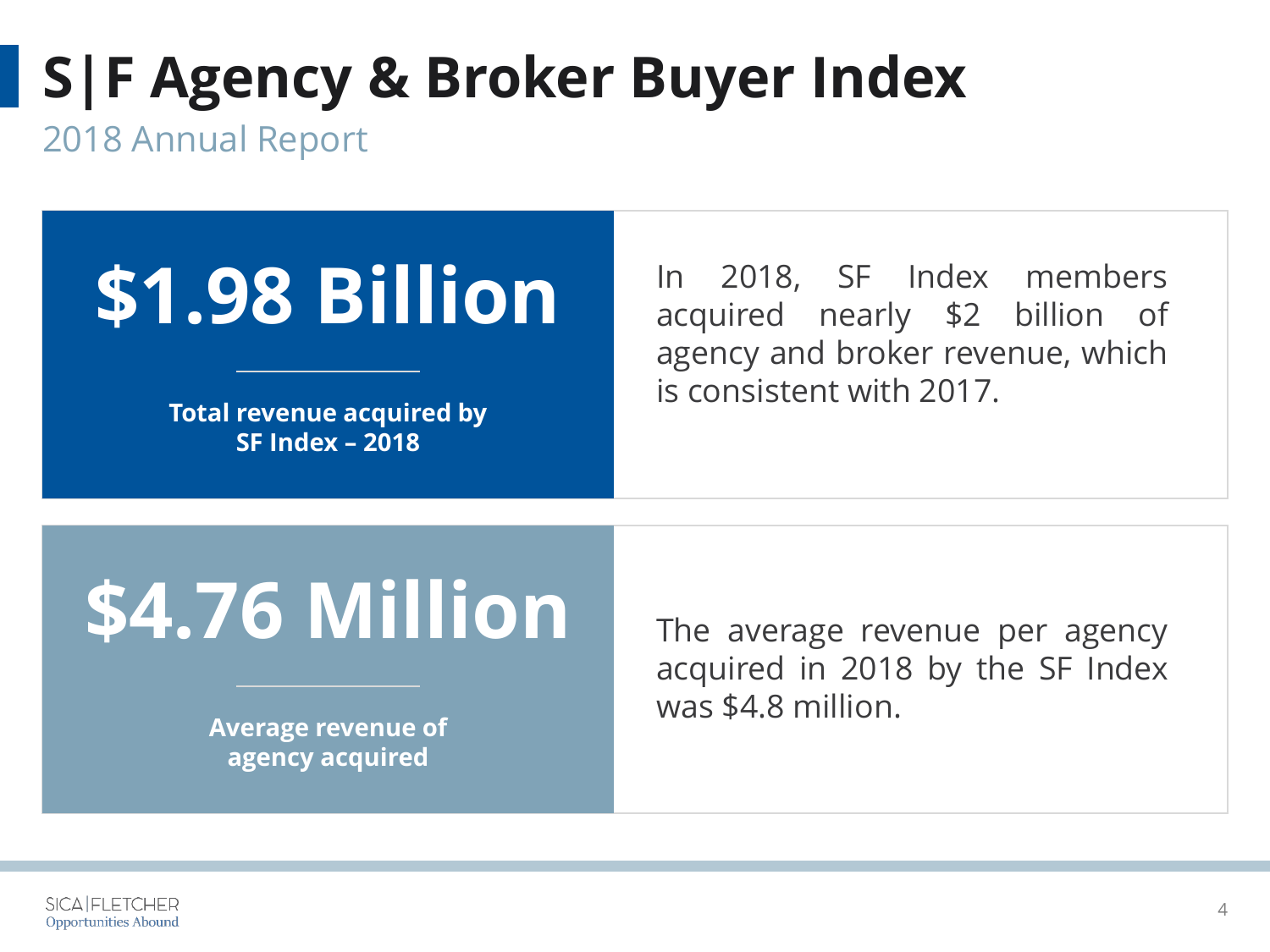#### 2018 Annual Report



**In 2018, the SF Index accounted for 74%** of all deal activity in the agency and brokerage space, or 415 of the 563 announced transactions.

#### **Total Announced Transactions**

Remaining Announced Deals (2018)



Sica Fletcher Buyers Index (2018)

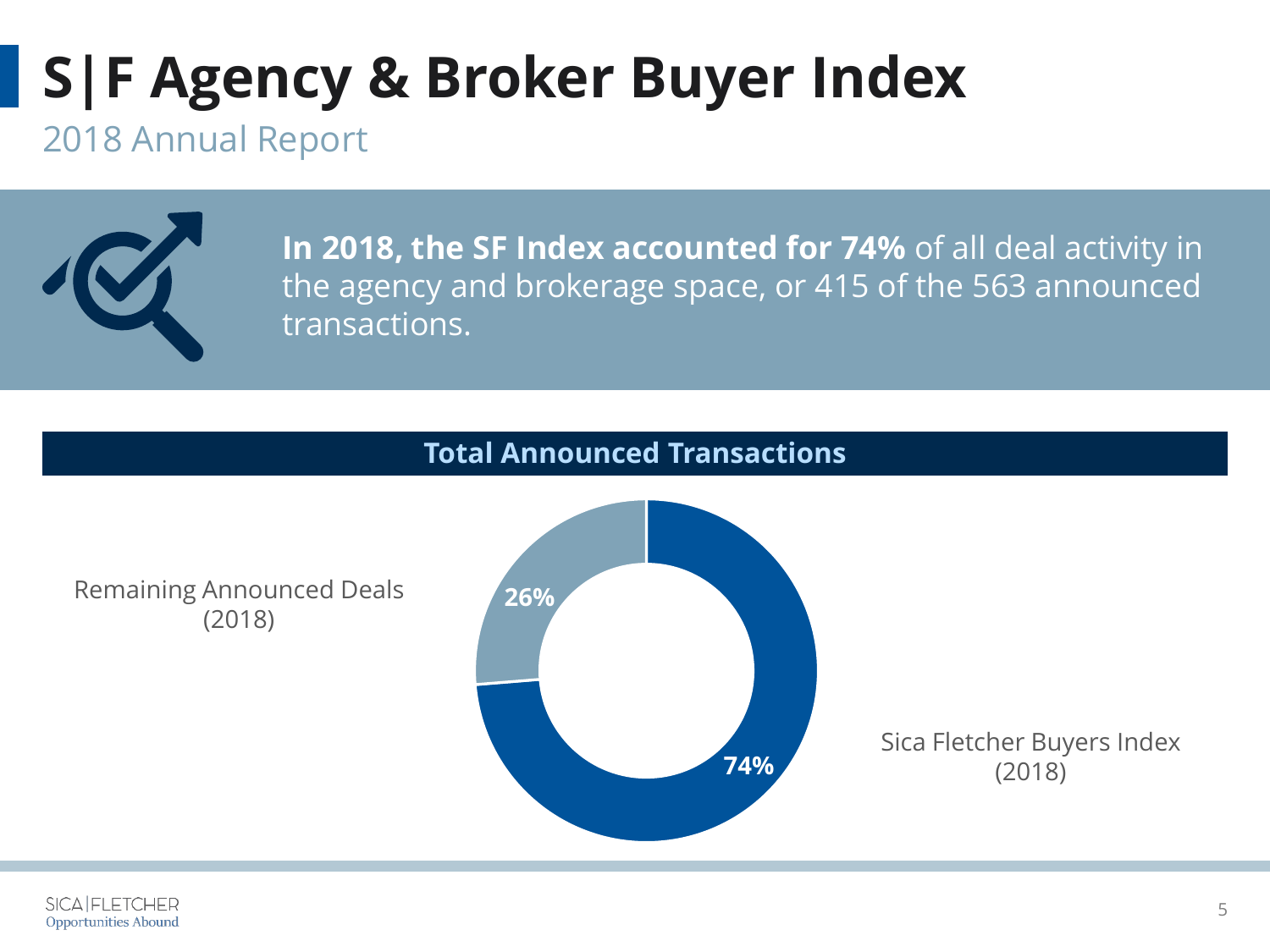### 2018 Annual Report

#### **Who's Buyin' – Year Over Year Comparison**

In terms of number of transactions, Acrisure reported 101 total acquisitions in 2018, followed by Hub, Gallagher and Assured Partners, with 66, 42 and 41 respectively. In aggregate, the group acquired 75 more agencies than in 2018.

| <b>Deals by SF Index Member</b> | # of Deals, 2017 | # of Deals, 2018 |
|---------------------------------|------------------|------------------|
| Acrisure                        | 92               | 101              |
| AJ Gallagher                    | 33               | 42               |
| Alera                           | 19               | 33               |
| <b>Assured Partners</b>         | 24               | 41               |
| <b>BroadStreet Partners</b>     | 32               | 34               |
| Brown & Brown                   | 11               | 23               |
| Hilb Group                      | 15               | 13               |
| Hub International               | 51               | 66               |
| Marsh & McLennan                | 7                | 7                |
| <b>NFP</b>                      | 31               | 31               |
| <b>Risk Strategies</b>          | 11               | 10               |
| USI                             | 14               | 14               |

Total Acquisitions – SF Index Members – 2018 **415 Transactions**

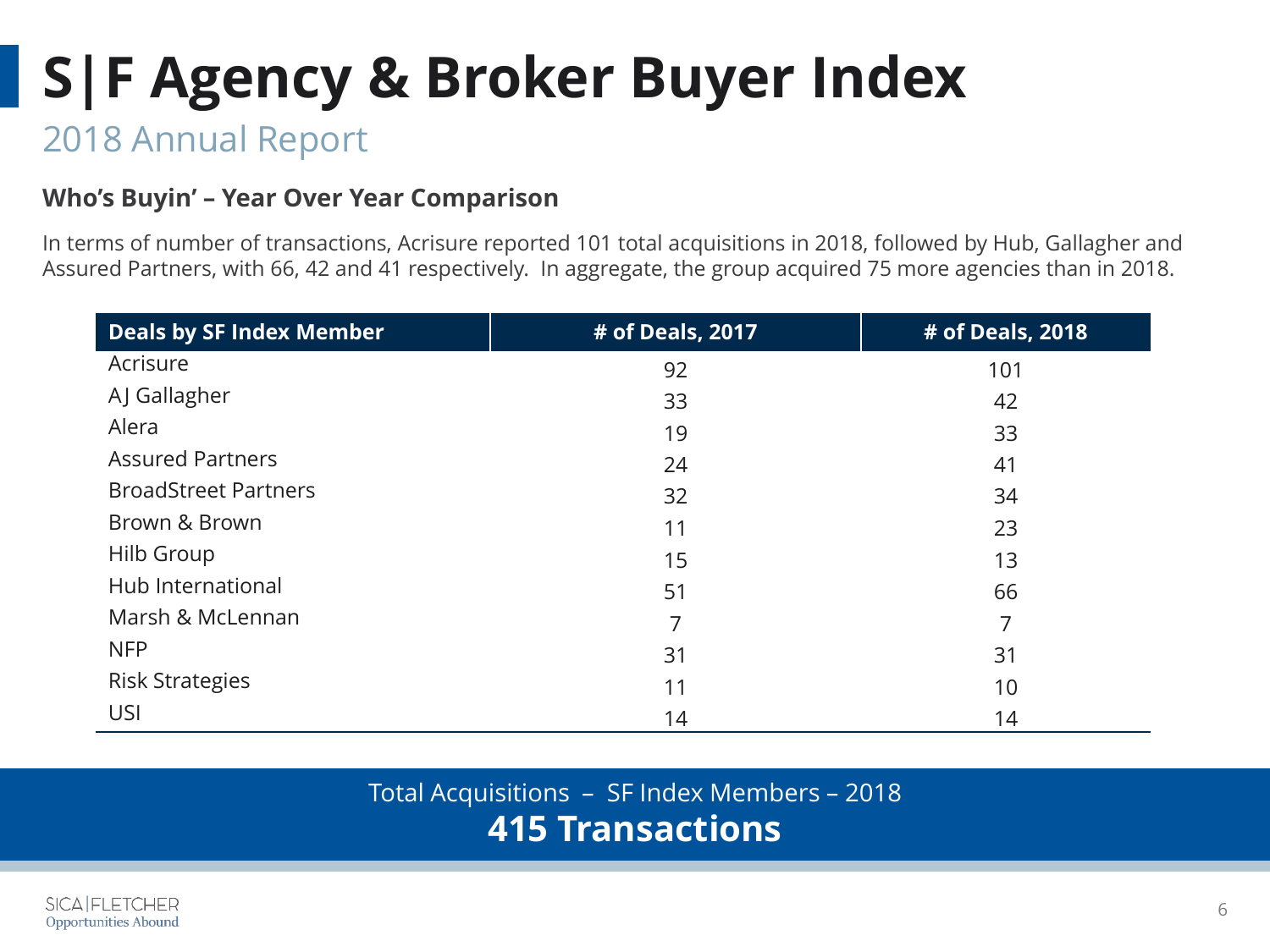### 2018 Annual Report

**Who's Buyin' – Year Over Year Comparison**

**2017 Acquisitions** 2018 Acquisitions

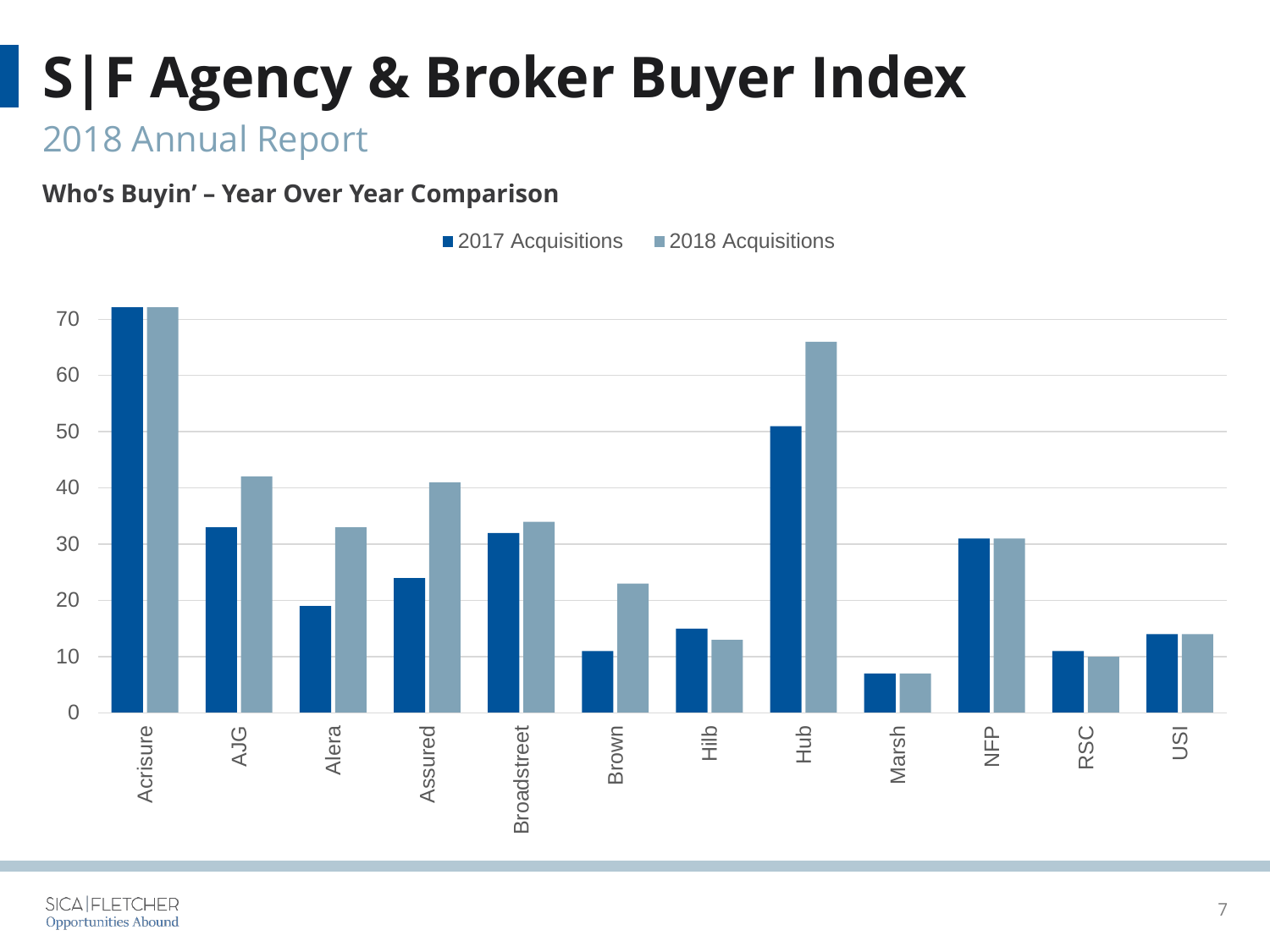### 2018 Annual Report

#### **Public vs PE-Backed Analysis – Year Over Year**

Private Equity buyers continue to drive deal activity. However, PE and Public buyer groups each increased deal activity from 2017 over 40%.

> Public Brokers (2017)

> > **51**

79% of transactions reported in the SF Index were announced by PE-backed firms in 2018, and in 2017 the percentage was the same.

However, only three 3 of the 12 Brokers we track are public (Brown, AJG and Marsh).

#### **SF Index PE vs Public – 2017**

**238**

PE-Packed Brokers (2017)



**SF Index PE vs Public – 2018**

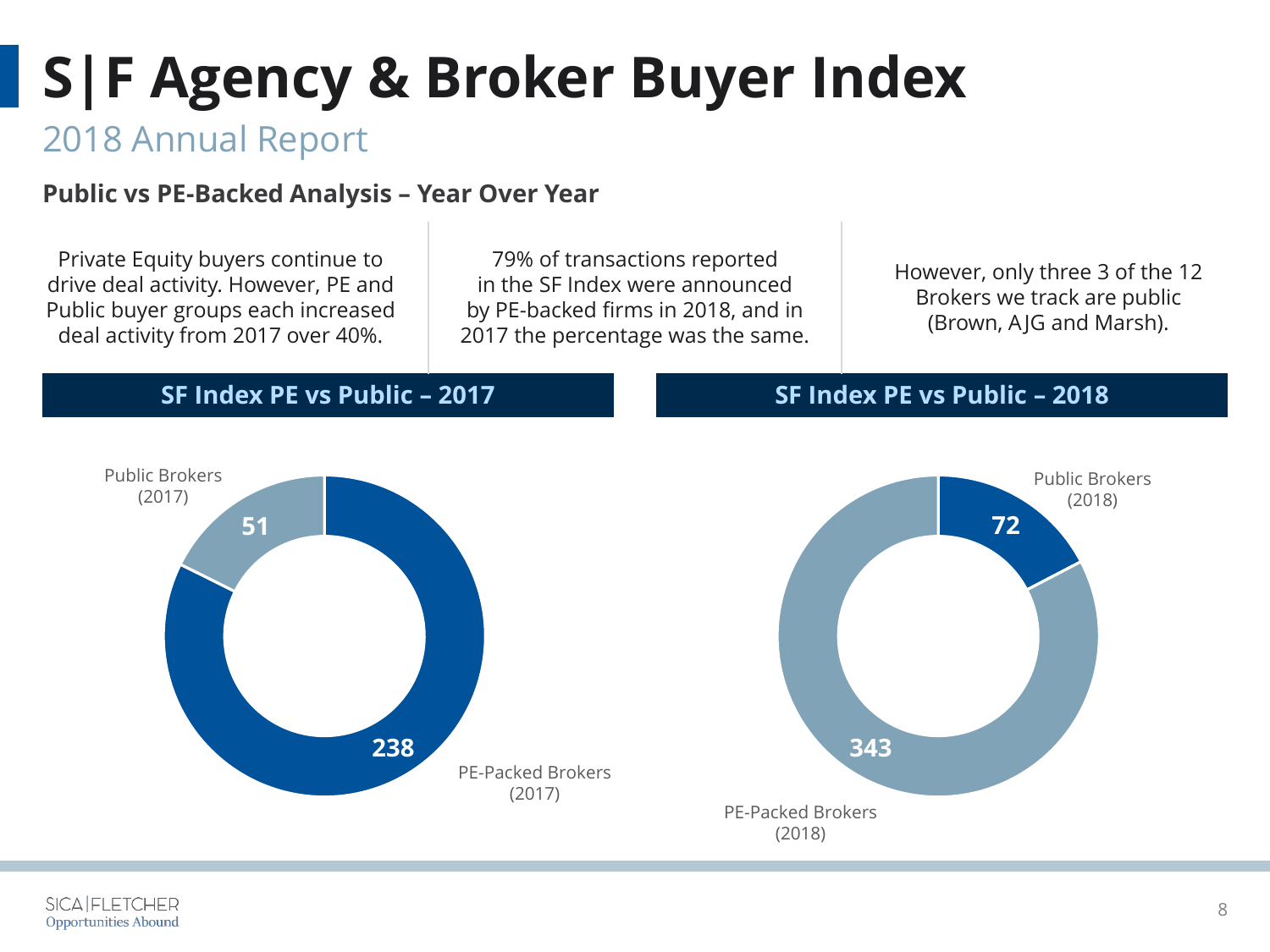### 2018 Annual Report

**Public vs PE-Backed Analysis – 2018**



#### PE-Backed Companies - **343 Acquisitions**

**42 23 7**